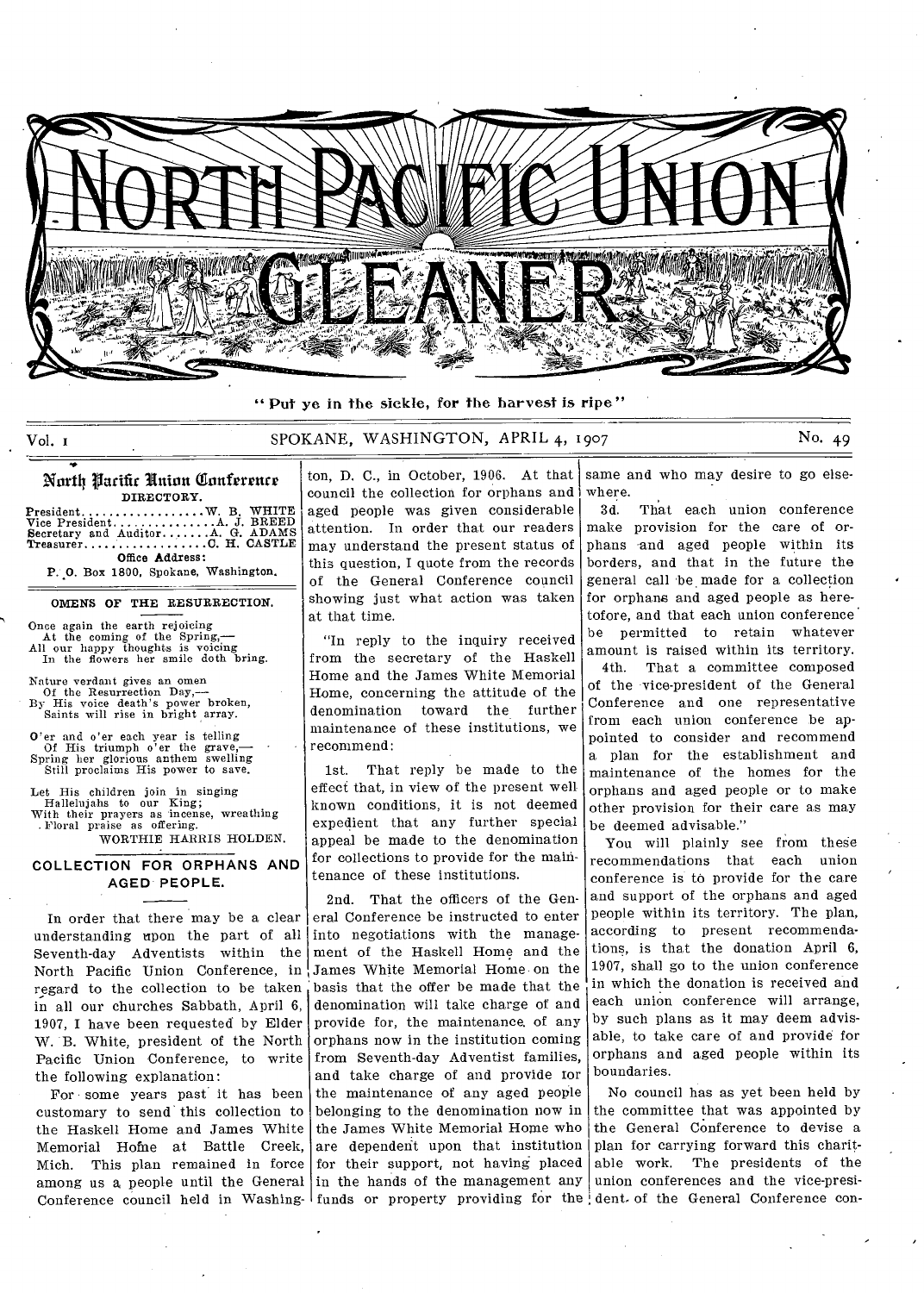# **NORTH PACIFIC UNION GLEANER**

stitute a standing committee to work out a 'plan which can be generally adopted, with any necessary modifications, throughout the field.

In harmony with these recommendations from the General Conference, the North Pacific Union Conference executive committee at its recent session in College Place, Wash., passed a recommendation favoring this plan, and in order -that immediate steps might be taken toward establishing a home for orphans and also a home for aged people within our union conference, a committee of five was appointed to take this matter under consideration.

Elder W. B. White, Elder H. W. Decker, Elder G. E. Langdon, Elder F. S. Bunch and Elder F. M. Burg were appointed as this committee.

We feel sure the plan thus outlined by the General Conference will appeal to the good judgment of every Seventh-day Adventist. Where could our orphans and aged people be better cared for than in homes provided for and supported by our own union conference? We trust there will be a liberal response to this call so that means may be accessible for use at once in this worthy enterprise.

Please bear in mind that all money thus collected should be sent to the treasurer of the conference in which you reside, clearly stating that it is a collection for orphans and aged people. If this instruction is carefully followed the money will reach its proper destination.

A. G. ADAMS.

# **BRITISH COLUMBIA CUMBERLAND.**

I have been workig in this place for sometime. The third angel's message is progressing slowly but surely in British Columbia, for it takes time to reach the different places as they are so far apart and hard to reach, so when one gets into a community it is cheaper to stay right there and finish the work before leaving to go elsewhere.

I am working with the Family Bible Teacher since November and I have thirty-nine families with whom I meet every week. Most of them are interout were very much interested until located at Yakima for a number of dained, the one as elder and the other

they came to the lesson on the Sabbath ,observance, then they would have none of it. Others are very much interested on this same subject and are glad to be enlightened. As soon as the weather breaks I expect to get other readers. The weather has been very severe and the snow deep, making it very hard to get about. It seems strange how eager the people are to learn something about the Bible until they come to the Sabbath question, when many of them lose all interest at once.

The keeping of the fourth commandment is surely the test here in this place. It seems as hard for the people as in olden times to give up their heathen customs and turn to God with their whole heart and serve him. 1 have not found one who has not heard more or less of the truth. It seems as if some of the cities have sealed their doom by their wickedness as the wickedness of some of them is very great, even as 'Sodom.

I am making a thorough canvass of this place from house to house; those I find away at one time I endeavor to find at home on another visit that I may miss none. Pray for the work in this part of the Lord's vineyard. GEORGE J. SCHARFF.

## **UPPER COLUMBIA.**

#### **NORTH** YAKIMA SANITARIUM.

The readers of the Gleaner will be interested to know how the work of the sanitarium has been progressing at Yakima. For the last six months the writer has had some part to act in the work there, and can say with confidence, the Lord's blessing 'has been seen in many ways.

The institution has had a fair degree of patronage for the time it has been running.

A part of the time nine nurses have been employed and during this time other nurses from the outside have been called in to help carry on the work.

A good interest has been manifested by leading men and women of the city, and many favors have been granted and words of encouragement spoken.

It is, no doubt, well understood that

years as self-supporting missionaries and at one time were conducting treatment rooms, which were successful financially and otherwise. Two years ago Dr. Rossiter located at Yakima<br>and together they erected and and together they erected and equipped the sanitarium, which has now been in operation for about one year. Brother Starr has sold his interest in the institution. A new corporation has been formed and Dr. Rossiter will carry on the work under a lease for a time, until more definite arrangements can be made, when he expects to purchase and own and control it himself.

The institution is the finest equipped of its size of any we have ever seen. It. is capable of caring for from 30 to 40 patients.

It is situated in a part of the field where it can be made a source of help and blessing to many who may be in need of treatment and care.

It will be conducted as a Seventhday Adventist institution, although not directly connected with the organized work.

We earnestly pray that God will give success to the management of the institution and make it a means of help and blessing to the surrounding country where it is located.

The doctor took possession February 1, the writer leaving soon after, but recent reports say the number of patients has increased from day to day until they have a fair degree of patronage for this season of the year.

If those now connected with the work walk in the light shining from the Word of God success will attend their efforts and a good work will be<br>done. <br> A. J. BREED. done. A. J. BREED.

## **WESTERN OREGON**

#### **AMONG THE CHURCHES.**

ested while others who have dropped Brother and Sister Starr have been Brethren Estell and Griffin were or-In company with Elder Starbuck I spent Sabbath, March 9, with the church at Falls City. Our meetings began Friday evening, and closed Sabbath afternoon. The afternoon service consisted of a practical study on the Duty of Church Officers, by Elder Starbuck. Following this was the most impressive ordination service I have ever witnessed, when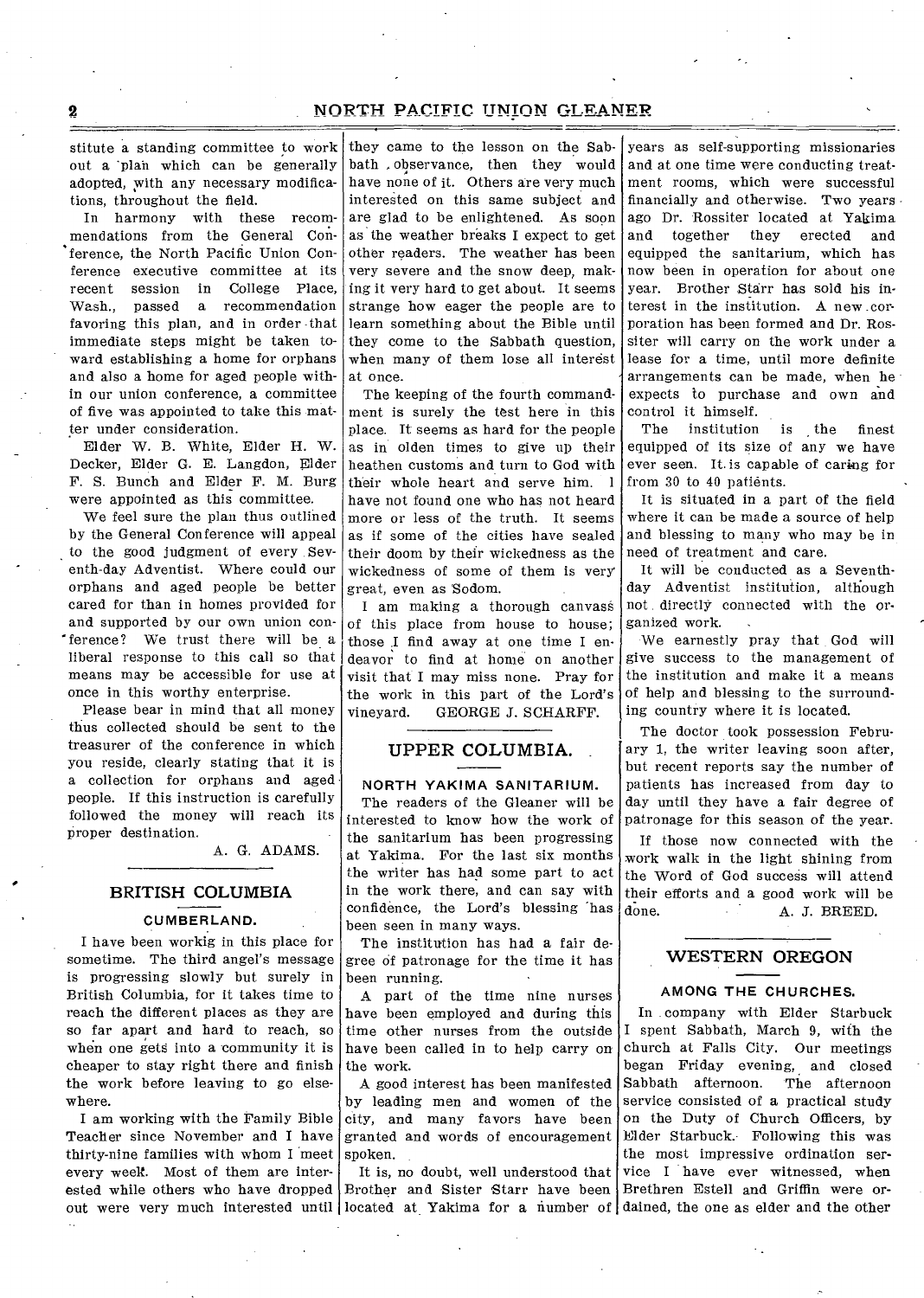# NORTH PACIFIC UNION GLEANER 3

as deacon of the Falls City church. Four were baptized at this meeting by Elder Starbuck.

Sabbath evening and Sunday morning were'spent with the Dallas church. This church has been weakened by removals, yet those who remain seem of good courage in the truth.

Having never met with the Portland church except in general meetings, Sabbath March 16 was spent with them. Elder Snyder has been pastor of this church while he has been laboring in the city. A good work is being done by Elder Snyder and his associate workers, Brethren Pettit and Folkenberg. Sister M. A. Neale is also assisting in the 'Portland work.

Sunday night, March 17, was spent with the St. John's church. Owing to the rain the attendance was small. Miss Eliza Cole is doing Bible work there and reports a good interest. Her work has been hindered somewhat by sickness among her readers.

Sabbath, March 23, Ender J. M. Cole and myself held meetings with the. church at Monitor. Our meetings continned over Sunday. This is our largest Scandinavian church. These are generous, kind hearted people who love the truth. They seem to be of good courage.

Cheering reports come from Elder Black at' Medford in southern Oregon; from Elder C. J. Cole in central Oregon, and from Brother C. L. Butterfield in Tillamook county. These all report the conversion of precious souls to the truth for this time. As the result of Brother Butterfield's work eight have been baptized, two received into the church on a former baptism and four others are awaiting baptism. F. S. BUNCH.

# MONTANA.

Elder W. F. Martin stopped a few hours in Helena, on his way to Great Falls, where he is at this time. He will hold quarterly meeting there next Sabbath.

The canvassing work in Montana is receiving a new impetus this spring, and the outlook is very encouraging. Brother F. E. Fairchild, our State agent, called at Butte the 28th inst., managers of the Signs. We explained on his way to Dillon. Brother Wm. the features of the plan in detail, dis-

Ferguson will enter the canvassing field the coming season, he will sell Heralds of The Morning. Brother Hugh Carr is canvassing in Helena at this time. Still others are in the field, and more are preparing for the work. May the Lord bless those who scatter the printed page.

Brother D. H. Hanson will visit his family in Mis'soula, and will hold quarterly meeting with the church at that place.

W. A. GOSMER.

# **A GREAT BATTLE.**

We are just on the eve of a great battle. Sabbath, March 30, has been set apart by the most of our conferences as the day on which to inaugurate the great campaign with the special Symposium numbers of the Signs of the Times. Victory or defeat depends largely upon the attitude and action of the officers and leaders.

We have a true and loyal band of workers, and great things may be expected under wise leadership. A good supply of ammunition has been sent to the headquarters of every army corps, to be distributed to the various  $\vert \cdot \vert$ companies, and now we are all ready  $\frac{1}{x}$ for action.

We are not fighting with carnal weapons, yet what we haVe are mighty for the pulling down of strongholds. We confidently expect that this effort will result in bringing many to the knowledge of the truth, and greatly revive our churches.

"The Lord gave the word, great was the army (margin) of them that published it." Psalm 68:11.

We have been doing a little preliminary skirmishing in the vicinity of headquarters, and can say that the outlook is very encouraging.

Last Sabbath Brother E. R. Palmer and Brother Ferren went up to San Francisco and met with the Laguna Street church. Here is their report: . "We presented in a' very simple conversational way the progress our literature is making in many countries, and took up, in particular the present effort being made for the Signs of the Times, details of which have already been published and sent out by the

tributed the order blanks, united in a short season of prayer, and then filled out the blanks.

"It was a model day for this little initial effort. The rain poured down in torrents from morning until night. Of the San Francisco church of ' 200 members, only 60 were present. However, they were the cream of the church, for only the most active ones are likely to be present on such a day. We had a most enjoyable meeting. I have never before presented any phase of missionary work which appealed to the people so strongly as this one of presenting the truth in a systematic way through the Signs from week to week, and it was beautiful to see how the members of the church grasped the plan and responded with a resolution to do a good work.

'After - collecting the blanks, we counted up the orders and found that 43 blanks were returned. I think that this represented all the families present, for in some cases there were two or three members from one family. The results were as follows:

| Entire membership of $church209$                             |
|--------------------------------------------------------------|
| Members present  60                                          |
| Blanks returned  43                                          |
| 2 persons subscribed for 2 copies,                           |
| total copies $\ldots, \ldots, \ldots, \ldots, \ldots$        |
| 8 persons subscribed for 5 copies,                           |
| total copies $\ldots \ldots \ldots \ldots \ldots \ldots$ 40  |
| 16 persons subscribed for 10 copies,                         |
| total copies $\ldots \ldots \ldots \ldots \ldots \ldots 160$ |
| 3 persons subscribed for 15 copies,                          |
| total copies $\dots\dots\dots\dots\dots\dots\dots$           |
| 3 persons subscriber for 20 copies,                          |
| total copies $\ldots \ldots \ldots \ldots \ldots \ldots$ 60  |
| 6 persons subscribed for 25 copies,                          |
| total copies $\ldots \ldots \ldots \ldots \ldots \ldots 150$ |
| 3 persons subscribed for 50 copies,                          |
| total copies $\ldots \ldots \ldots \ldots \ldots \ldots 150$ |
| 2 persons subscribed for 100 copies.                         |
| total copies $\ldots, \ldots, \ldots, \ldots, \ldots, 200$   |
|                                                              |
| 809<br>43                                                    |

"These were taken in addition to the regular club of 102 copies, making the total club 911 copies for six months. ; The officers of the church have decided to present this matter in some new way each week so as to give other members who were not present an opportunity of adding to the list, and they assured us that the